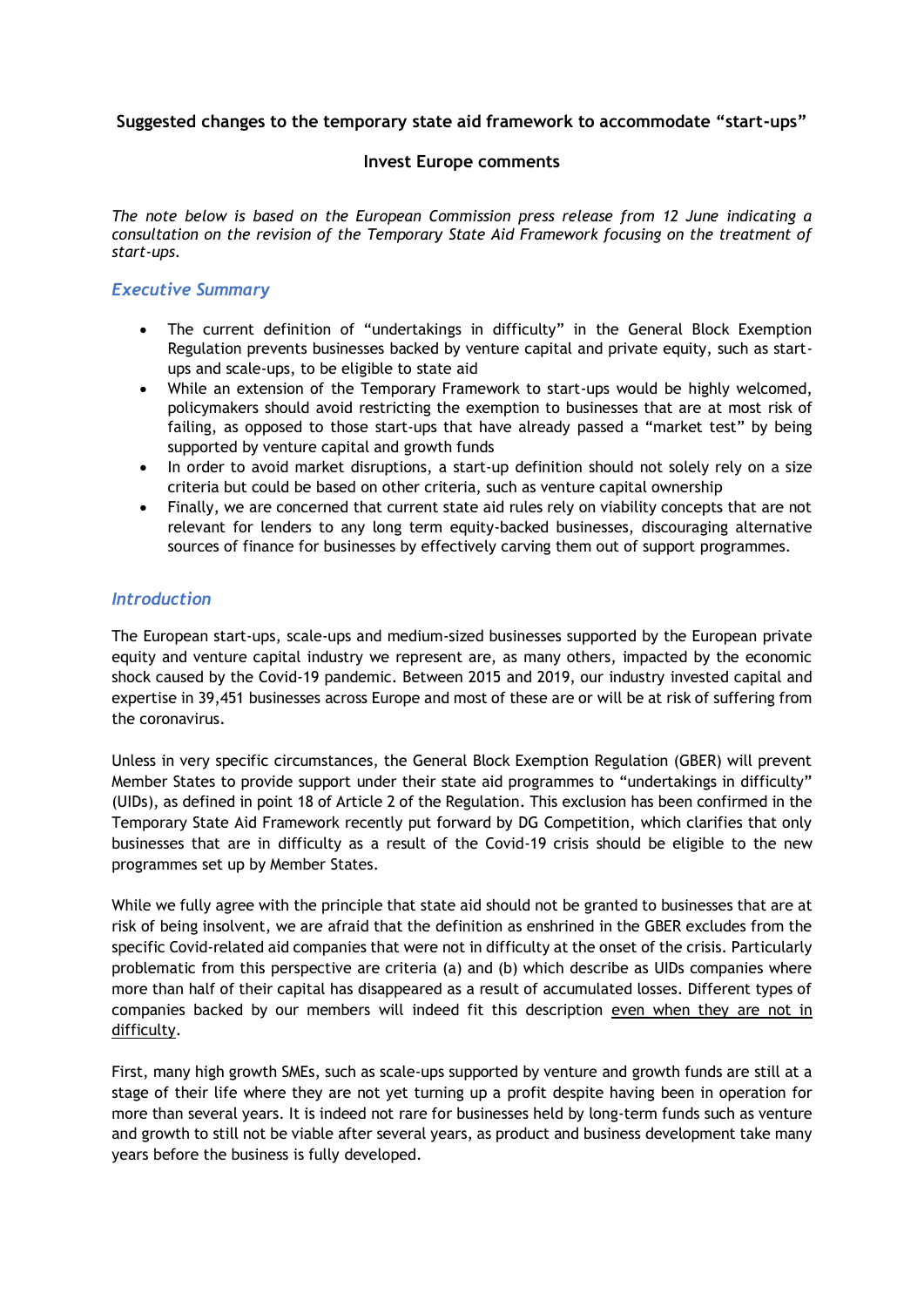Second, it is problematic that, in a venture and growth context, quasi-equity - for example in the form of preference shares or shareholder loans – is often not considered as subscribed capital, in the same way as ordinary shares and share premiums would, despite the market practice, the structure of these deals and the active involvement of the fund managers in the running of the businesses backed by their funds.

Third, the current definition will exclude many, otherwise performing, businesses that predominantly rely on debt financing under the steering of large buy-out and mid-market private equity funds. While the ratio between accumulated losses and the subscribed share capital may help determine the viability of a business supported through bank loans, it is entirely irrelevant in the context of private equity financing, where relevant metrics used by lenders to determine the company's outlook will typically be cash flow driven, such as the ratio between the company's net debt and its EBITDA and/or the one between the free cashflow and the debt service. If no action is taken to acknowledge the specificities of this financing model, the vast majority of private-equity backed businesses will fall outside of the scope of EU state aid rules irrespective of their viability.

# *Role of venture capital financing in the financing of start-ups*

Over the past 5 years, **22,500 companies received seed, start-up or late-stage venture investments in the EU28**<sup>1</sup> . While not all start-ups will be backed by venture capital, every company backed by venture capital will be a start-up. **98% of the companies supported by VC were SMEs in 2019** and all of them were fast-growing businesses.

According to the [EU Start-Up Monitor 2018,](http://startupmonitor.eu/EU-Startup-Monitor-2018-Report-WEB.pdf) **around 25% of start-ups** receive venture capital financing. This is a significant number especially considering that many start-ups are still too small to (have yet) receive(d) equity support from venture capital (in that case, they usually remain reliant on own funds/angel investing). Meanwhile, venture capital are known to only choose those companies whose business model they deem to be viable – which means many start-ups who would like to receive venture financing may never receive it.

This is also one of the reasons why the failure rate of VC-backed companies is significantly lower than the overall start-up cohort, as venture fund managers will have assessed carefully the company's business model and other fundamentals. **In 2019**, for start-up portfolio companies established in the EU28 area, our data shows **20,4% write offs at the end of the venture investment** (that number will naturally be higher for seed capital…and lower for later stage venture).

As such, VC ownership is the best equivalent to a "market test" for start-ups *and it would therefore be quite illogical if start-ups that are backed by VC would remain deemed in difficulty*. It is therefore essential for the European Commission to ensure its definition of start-ups does not exclude venture capital-backed companies and, potentially, for part of the definition to be based on commitments received from venture capital.

# *Scope of existing definitions*

### *Size of companies*

It may seem conceptually logical to choose to address start-ups **solely on the basis of their size**. This could be appropriate for many start-ups but may pose **an issue on the market at large.** This would be particularly problematic as these companies are the ones that have the biggest chance of success and whose achievement is most likely to translate into job creation.

<sup>&</sup>lt;sup>1</sup> [Investing in Europe: Private Equity activity 2019](https://www.investeurope.eu/research/data-and-insight/?keyword=Investing%20in%20Europe:%20Private%20Equity%20activity%202019#search-filter-container)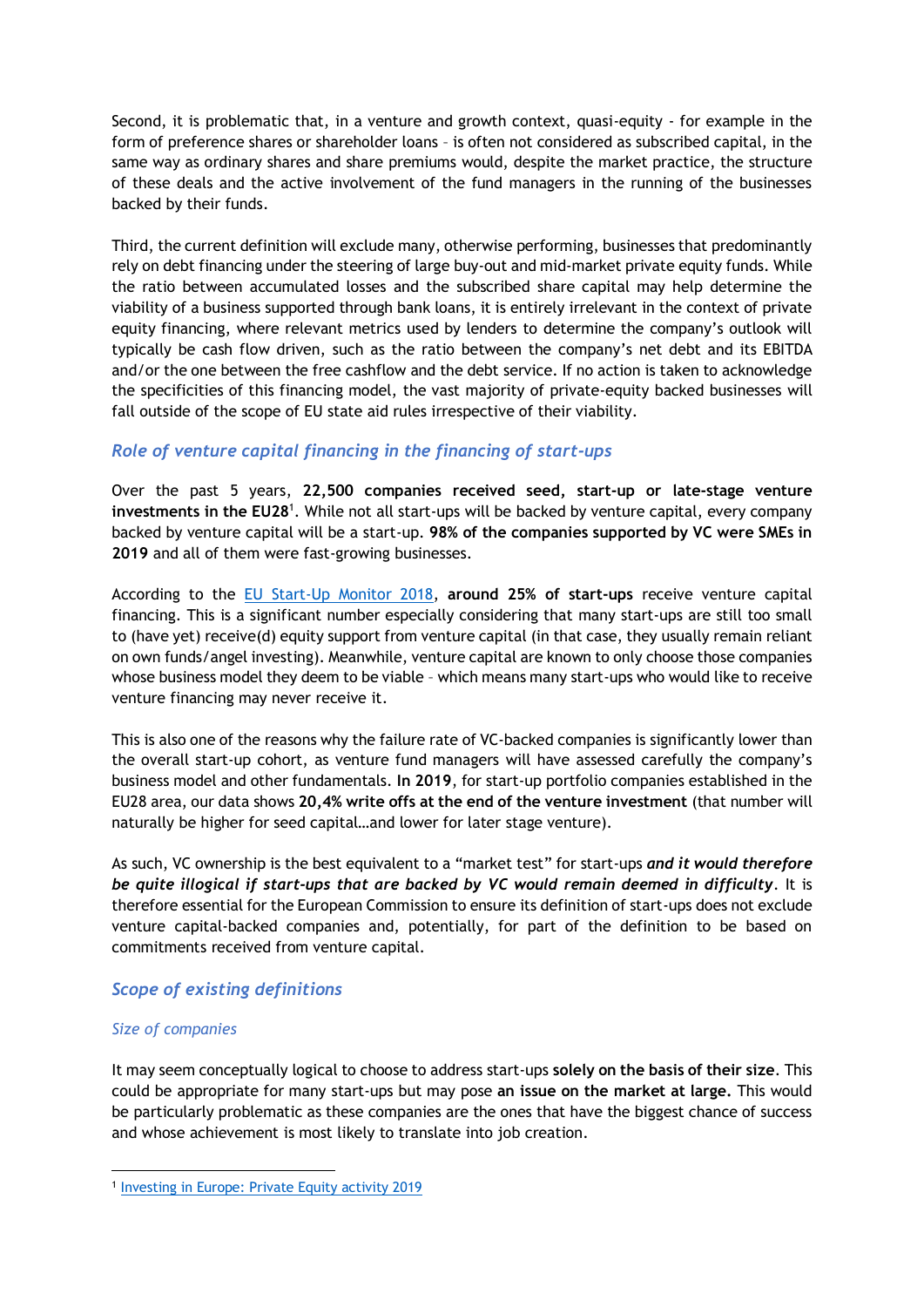While we do not have statistics on the average size of a venture capital-backed company, an analysis of the amounts invested by VC in 2019 compared to the number of companies that were supported show that the **investment committed on average per company and per year is €680.000 at seed stage<sup>2</sup> , €2.1 million at the start-up stage<sup>3</sup> , €4.9 million at late-stage venture<sup>4</sup> and €8.6 million at growth stage**<sup>5</sup> .

It is obviously difficult to directly correlate these numbers to the actual size of companies. However, based on the number of years of investment and the percentage of ownership the venture capital or growth fund takes in the company, our clear estimation would be that a majority of the companies that received seed or start-up funding (although not all of them) would be small businesses from a size perspective<sup>6</sup>.

Unfortunately, it also becomes apparent that companies benefiting from late-stage venture capital, i.e*. scale-ups, growth capital companies and larger start-ups,* **will mostly be out of scope due to their size**, if the ceiling of allowed state aid is only restricted to small and micro businesses.

13, 983 companies have received late-stage venture and growth funding in the past five years in the EU28. In 2019, exactly **39%** of all the companies backed by non-buyout funds received such capital from late-stage venture and growth funds (11% of late-stage venture and 28% of growth). In volume, the amount of investment at risk of being excluded would be even more significant. In the past 5 years, late-stage venture represented **36%** of the overall venture capital investments. **A solution based on size would therefore exclude companies, which represent a very significant part of the market from accessing the loans, notably those that are most likely to create a high number of jobs.** 

#### *Other criteria*

Another criteria the Commission could consider to determine the remits of a start-up could be its focus on innovation. While the EU definition of an "innovative business" currently contained in the GBER (Article 2, point (80))<sup>7</sup> would capture many venture-backed companies, it would **exclude fast-**

<sup>2</sup> **Seed:** Funding provided before the investee company has started mass production/distribution with the aim to complete research, product definition or product design, also including market tests and creating prototypes. This funding will not be used to start mass production/distribution (Glossary Invest Europe/PEREP, 2019 Activity Report)

<sup>&</sup>lt;sup>3</sup> Start-up: Funding provided to companies, once the product or service is fully developed, to start mass production/distribution and to cover initial marketing. Companies may be in the process of being set up or may have been in business for a shorter time, but have not sold their product commercially yet. The use of the capital would be mostly to cover capital expenditures and initial working capital

<sup>4</sup> **Later-stage venture:** Financing provided for an operating company, which may or may not be profitable. Later-stage venture tends to involve financing into companies already backed by VCs, typically in C or D rounds.

<sup>5</sup> **Growth:** A type of private equity investment (often a minority investment) in relatively mature companies that are looking for primary capital to expand and improve operations or enter new markets to accelerate the growth of the business.

 $^6$  We only look here at the annual turnover/balance sheet criteria (max. €10 million). It may also happen that smaller companies active in the services sector will be excluded because they are deemed to have more than 50 employees

<sup>7</sup> According to the GBER, an 'innovative enterprise' means an enterprise:

<sup>(</sup>a) that can demonstrate, by means of an evaluation carried out by an external expert that it will in the foreseeable future develop products, services or processes which are new or substantially improved compared to the state of the art in its industry, and which carry a risk of technological or industrial failure, or

<sup>(</sup>b) the research and development costs of which represent at least 10 % of its total operating costs in at least one of the three years preceding the granting of the aid or, in the case of a start-up enterprise without any financial history, in the audit of its current fiscal period, as certified by an external auditor;.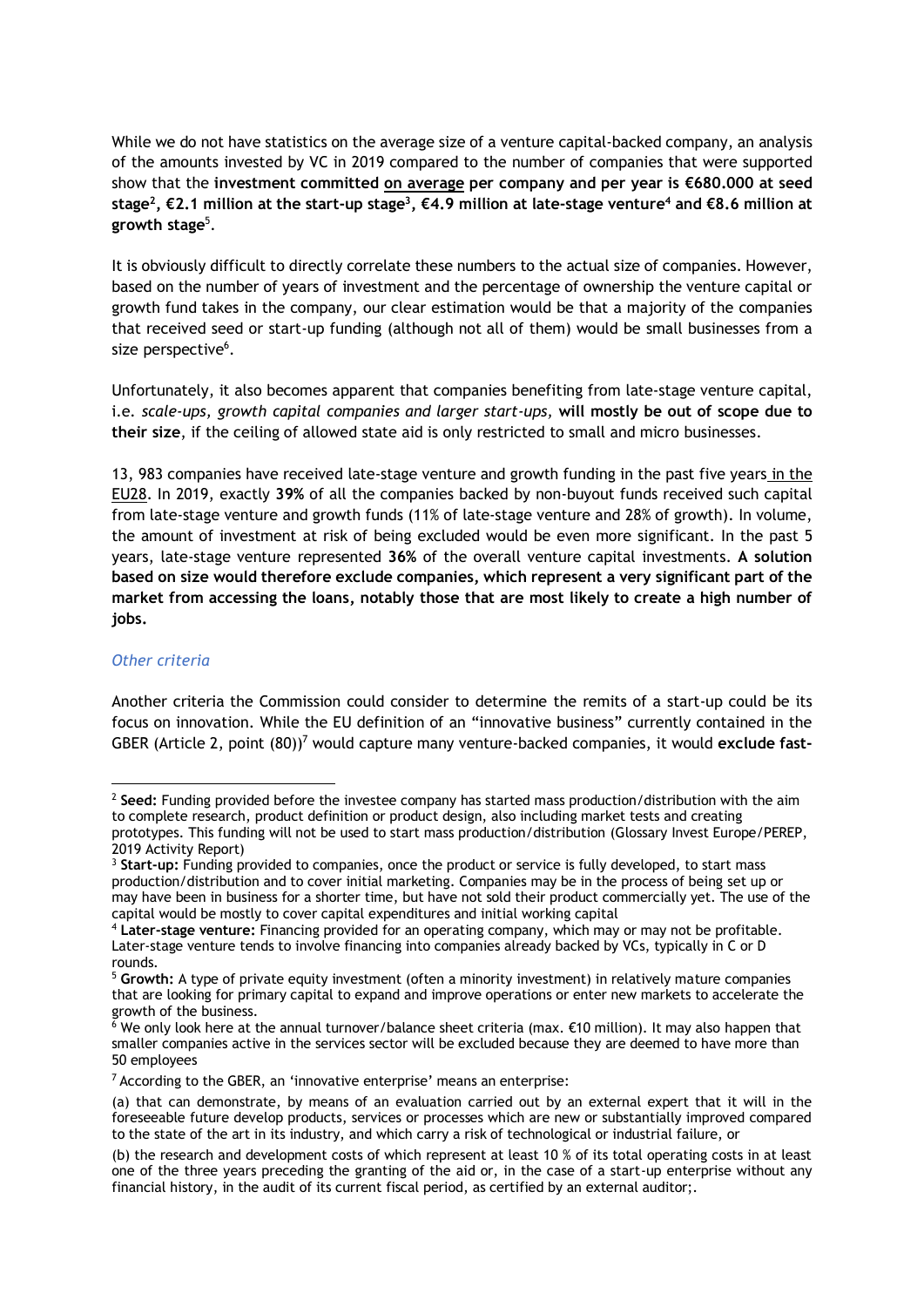**growing start-ups** in sectors other than ICT, biotechnology and healthcare (albeit those represent a large proportion of the VC investments). This is because the "innovative enterprise" definition presupposes a certain percentage of investment in R&D or in ground-breaking technology that is not at all relevant in some sectors, where innovation is incremental e.g. businesses developing personal protective equipment or apps using existing software to streamline sales in the retail sector.

Meanwhile, the eligibility criteria for "start-ups" set in Article 22 of the GBER is also much too restrictive and risks excluding companies that are still in their growth phase. As a venture capital manager invests on average over 6 years into a start-up, and as several rounds of financing will be needed for the company to grow to its final stage, this definition is much too restrictive. Even successful companies such as Skype and Spotify in the fast-moving tech sector took more than 8 years to grow. The "start-up" definition would therefore again exclude most late-stage investments, either because the product takes significant time to develop (as often in the healthcare and biotech sectors) or because the company continues to expand to new markets or create new products.

Finally, and as explained in the introduction, we are concerned that many late-stage businesses will also fail the "UID" definition due to the way they are financed by fund managers through quasiequity, while lenders will usually consider quasi-equity in the same terms as equity from the purpose of these deals.

**All of this demonstrates the importance of clarifying that commitments received from a venture capital should also be a relevant factor to determine that a company is a start-up.** In other circumstances, there is a real risk that larger start-ups, contributing the most to jobs and growth, will be excluded from the exemption despite being the ones having overcome most challenges (and therefore the least likely to fail in normal conditions). We see no reason to exclude companies that are continuing to grow, either because they expand to new markets or create new products from access to state aid regimes, solely on the basis of their age or on a too narrow definition of relevant size.

#### *National examples*

It may be tempting to rely on existing national definitions of start-ups and scale-ups to clarify the scope of the exemption. However, these definitions are also in many cases solely focusing on the smaller end of the market. For example, they impose a limitation on the number of years a company must have been in existence or on its size at the time of the investments. While these limitations have their logic in normal conditions, they are not adapted to the current circumstances where many businesses normally on the growth path (and who would not typically seek state aid) have to face extraordinary liquidity issues.

Meanwhile, the equity support brought by many "start-up countries" (for example by France with its Programme d'investissements d'avenir or Germany with its future Start-Up Fund) to private companies through the venture capital funds that support them, irrespective of their age or specific characteristics of these companies, show that venture ownership is a relevant criteria to determine what is a start-up. We believe that this in itself creates a precedent, in the exceptional Covid-19 circumstances, to allow VC-backed businesses to also be entitled to receive liquidity support through bank loans.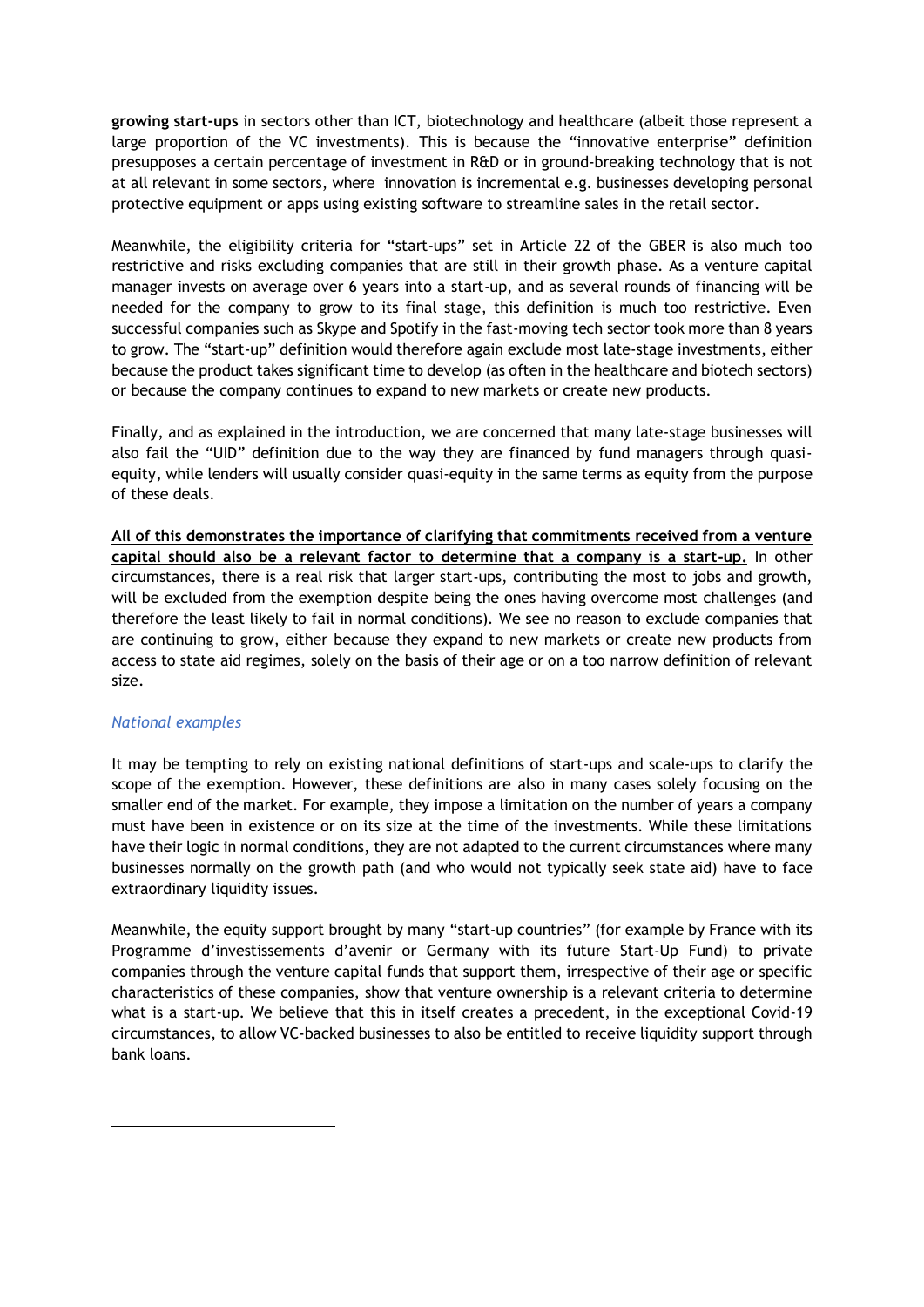## *The case of other private equity backed companies*

As a reminder, part of the reasons companies owned by late-stage venture and growth funds are able to cope with the amount of debt that comes with its growth is because they receive funding by a closed-ended and long-term fund whose perspective is a, typically, five year horizon<sup>8</sup>. The concept of a long-term commitment to ensure growth over the years (and avoid daily market valuations to have the space to build or rebuild a company over time), is one that also applies to other private equity-backed businesses, even those that are not in a growth stage.

As we explained in our previous submissions, we believe that **criteria (a) and (b) of the UID definition**, which are typical to business receiving bank loans, **are not at all relevant for companies that are owned by private equity funds**. Due to their business model, private equity backed businesses will typically fail the criteria (a) and (b) test.

To assess the effective operational performance of private equity backed businesses, credit institutions, when considering the terms for lending to these businesses, will typically rely on other metrics than the debt/own capital one. One is the evolution over time of the ratio between the net debt of the company and its EBITDA. During the planned time of investment, EBITDA will be expected to rise at a certain pace while the level of debt will decrease. Another element to determine whether the company is in difficulty or not during the investment period is the ratio, calculated on a regular basis, between the company's free cashflow and the amount of debt that has to be serviced.

It is also essential to stress that the structuration of these deals through quasi-equity and equity will not have any impact on the cash flow of the company that has received capital from the private equity fund.

While we understand it may be difficult to reconsider elements of the existing UID definition, we believe the *de facto* **exclusion of certain types of equity-backed businesses also poses a significant concern regarding the coherence of EU state aid rules**, especially if small businesses much more at risk of failing start to be themselves covered within the scope, as it **favours some forms of financing irrespective of existing market practices**.

Most importantly, this ultimately increases the risk that viable companies will fail due to their inability to benefit from guaranteed loans (as banks seems to now prioritise loans that are guaranteed over others) while, at the same time, a higher share of the loans that are effectively guaranteed could default as businesses are more at risk of failing. This also represents a **significant step back to the EU's objective of promoting alternative forms of financing to banking**, for example as a part of the Capital Markets Union.

Given there are several ways to ensure that private equity-backed businesses that are effectively failing remain outside of the scope (for example by relying on successful audit reports or by relying other metrics), easing the existing definition in the sole context of the Covid-19 crisis should not lead to any market distortion concerns.

### *Conclusion*

As explained in the beginning of this note, start-up and scale-ups businesses which receive support from venture and growth funds are much more likely to be successful than their counterparts, as venture capital managers' *raison d'être* is to pick the companies that have the most chance to

<sup>&</sup>lt;sup>8</sup> According to our statistics, the average holding period of a company backed by a growth fund over the past five years was around 5 and a half year.